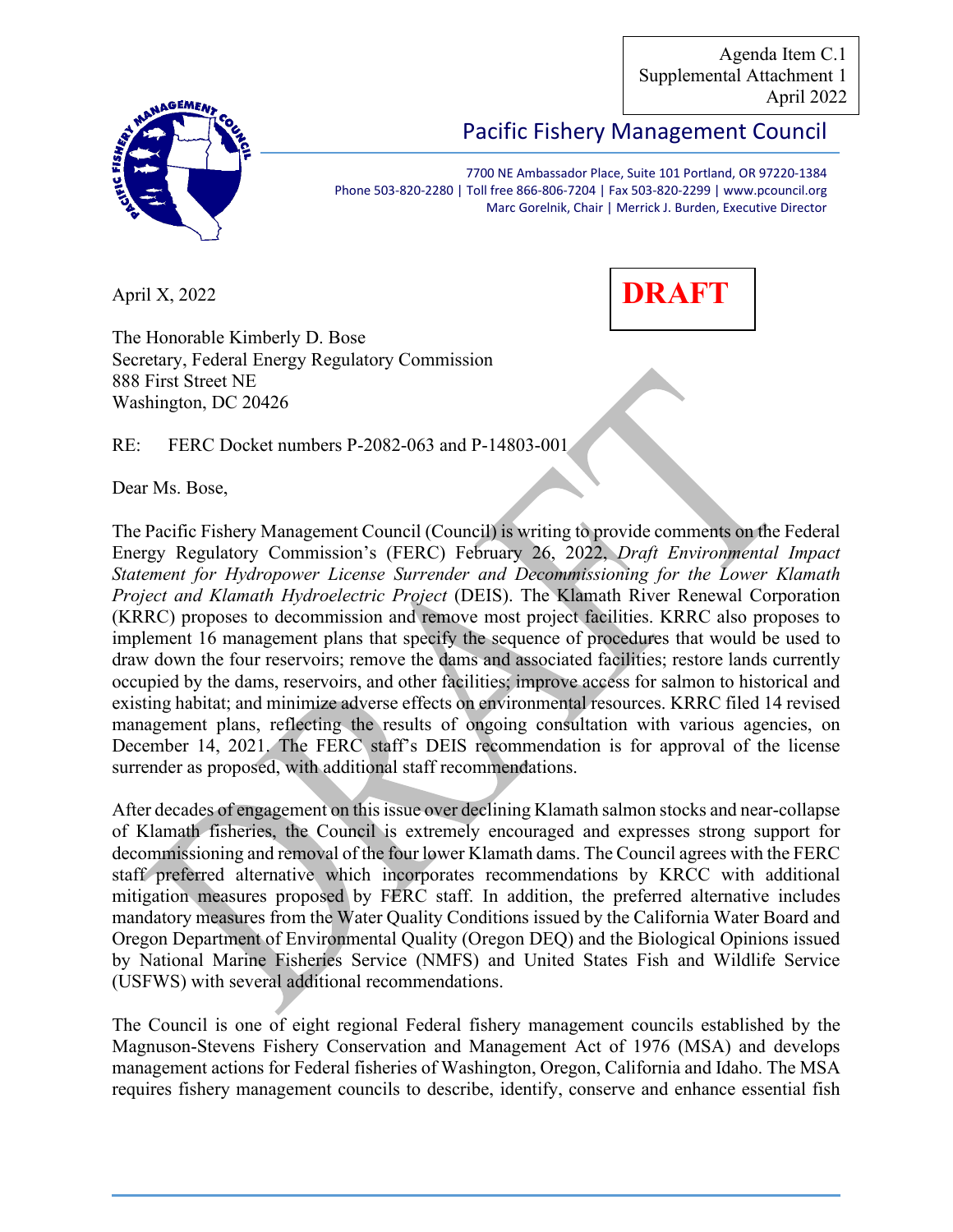habitat (EFH) for managed species that are under a fishery management plan (FMP). The Council's Pacific Coast Salmon FMP (PFMC, 2014) identifies and describes EFH for Chinook salmon, coho salmon and Puget Sound pink salmon. The MSA further requires the Council to comment on any Federal action that may affect the habitat of its managed salmon and is the basis for our comments on this Federal action.

Since at least 2006 when the current 50-year FERC license for these hydropower dams expired, the Council has encouraged FERC to decommission these aging facilities towards restoring a natural flow regime to the Klamath River and providing access to crucial upper Klamath basin salmon spawning and rearing habitat now blocked by dams. Klamath dam removal was agreed to in the original Klamath Hydropower Settlement Agreement (KHSA) made by the company that owns and operates the dams (PacifiCorp), the states of California and Oregon, multiple state and federal agencies, Tribes and nongovernmental organizations (including commercial fishing organizations), in 2010.

Restoring the anadromous salmon runs of the Klamath is of vital importance to west coast ocean commercial as well as recreational salmon fisheries which the Council manages. The Klamath River once produced the third-most prolific salmon runs of all river systems in the lower 48 states. Klamath fish not only have inestimable value to the Klamath Basin Tribes, but these fish were also a major economic engine for northern California and much of the Oregon coast ocean salmon fisheries, prior to their severe declines over the past several decades.

Today, Klamath River salmon runs are at only a small fraction of their historical average abundance, and with the dams still in place they continue to decline. Two of these runs are listed under either the Federal or California Endangered Species Acts, or both. Even for the more abundant fall-run Chinook salmon, poor flows and degraded in-river water quality have led to a failure to meet minimum salmon population abundance targets in multiple years, triggering widespread "weak stock management" constraints to ocean salmon fisheries in several recent years, contributing to several recent declared Federal fishery disasters.

This upcoming 2022 ocean salmon season will again be highly constrained, by very weak Klamath-origin fall-run Chinook natural spawner returns, with ocean Chinook salmon harvests once again closed or severely restricted within the Klamath Management Zone (KMZ) areas of both northern California and southern Oregon, to the great economic detriment of many coastal, salmon-dependent communities.

The primary reason for these declines is the destructive presence of the four aging lower Klamath dams. These dams were built starting in 1918 without salmon fish passage – something that would be illegal under current law, but which was grandfathered into past FERC licenses. The dams create poor water quality and starve the lower river of spawning and rearing gravel beds. Additionally, they create warm-water reservoirs that nourish massive toxic algae blooms and encourage the spread of *myxosporean* parasite epizootics, which now infect a majority of juvenile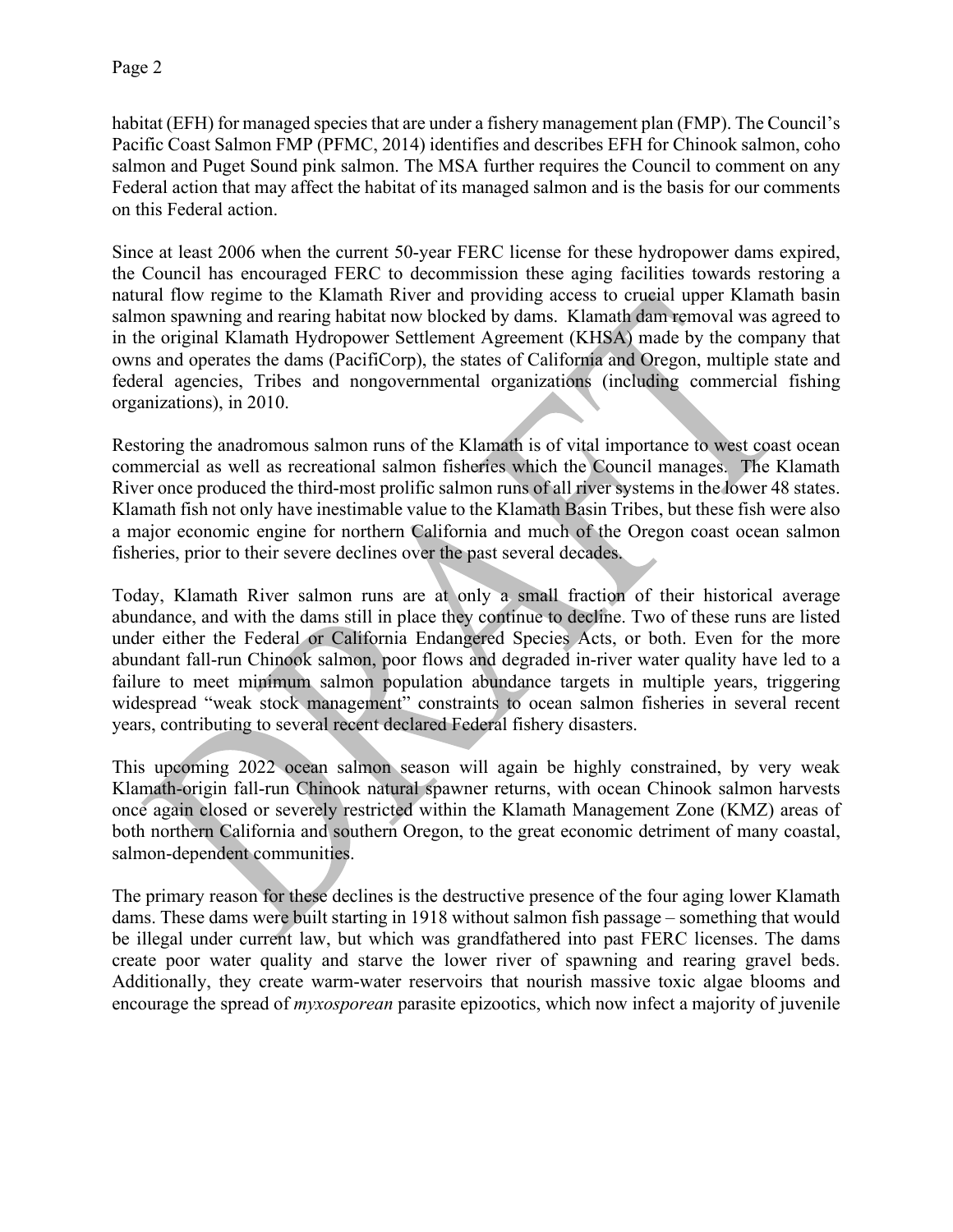salmon in the river in many years<sup>[1](#page-2-0)</sup>. The dams also block at least 420 stream-miles of once fully occupied salmon spawning and rearing stream habitat.

The FERC DEIS finds that removal of the Lower Klamath Project dams would increase salmon habitat availability, restore a more natural flow regime, restore more natural seasonal water temperature variation, better protect water quality, and reduce the likelihood of fish disease, all of which would have significant long-term benefits for fall-run Chinook salmon, spring-run Chinook salmon and Endangered Species Act (ESA)-listed Southern Oregon/Northern California Coast Coho Salmon (SONCC) coho salmon.

This benefit would also include adding at least an additional 76 stream-miles of SONCC coho habitat for this California State and Federal ESA-listed fish. All SONCC coho fisheries have been closed and their retention illegal in California since the mid-1990's (years before they were ESAlisted in 1997), but even the possibility of accidental catch of these sometime intermingling ESAlisted coho in fall-Chinook fisheries operates as a stringent limiting factor on Chinook harvests. The more these coho decline, the more these kinds of bycatch restrictions will limit other fisheries.

Since Klamath-origin salmon in the ocean are migratory, we believe that the benefits of Klamath dam removal and the restoration of Klamath-origin salmon will extend to all economic and cultural users of these fish and fisheries, including Tribes, recreational anglers, and members of fishing communities along the entire West Coast.

Klamath River salmon population declines can be remediated to a large degree if FERC approves the KRRC's Lower Klamath Project hydropower decommissioning and surrender application currently before it. The KHSA and subsequent applications to FERC for Klamath dam license transfer and decommissioning have all had the support of a broad set of stakeholders *and* the dam owner, and warrants support from FERC. The Council appreciates the opportunity to provide comments on the DEIS and asks that FERC take swift action to approve the KRRC plan for Hydropower License Surrender and Decommissioning for the Lower Klamath Project and Klamath Hydroelectric Project.

The Council acknowledges and commends the impressive partnership, coordination and determination of the many entities representing state, Federal, tribal, conservation and stakeholder interests that have worked tirelessly for decades toward the common goal of restoring the Klamath River to a healthy and productive state.

Attached to this letter please find additional specific comments on the DEIS, along with copies of previous Council letters to FERC and BOR supporting Klamath dam removal, for your reference and for the Administrative Record. Thank you for the opportunity to comment.

<span id="page-2-0"></span><sup>1</sup> See: Voss, A., True, K., & Foott, J. (2018). Myxosporean Parasite (*Ceratonova shasta* and *Parvicapsula minibicornis*) Prevalence of Infection in Klamath River Basin Juvenile Chinook Salmon, March - August 2018. U.S. Fish & Wildlife Service California – Nevada Fish Health Center, Anderson, CA.<http://www.fws.gov/canvfhc/reports.html>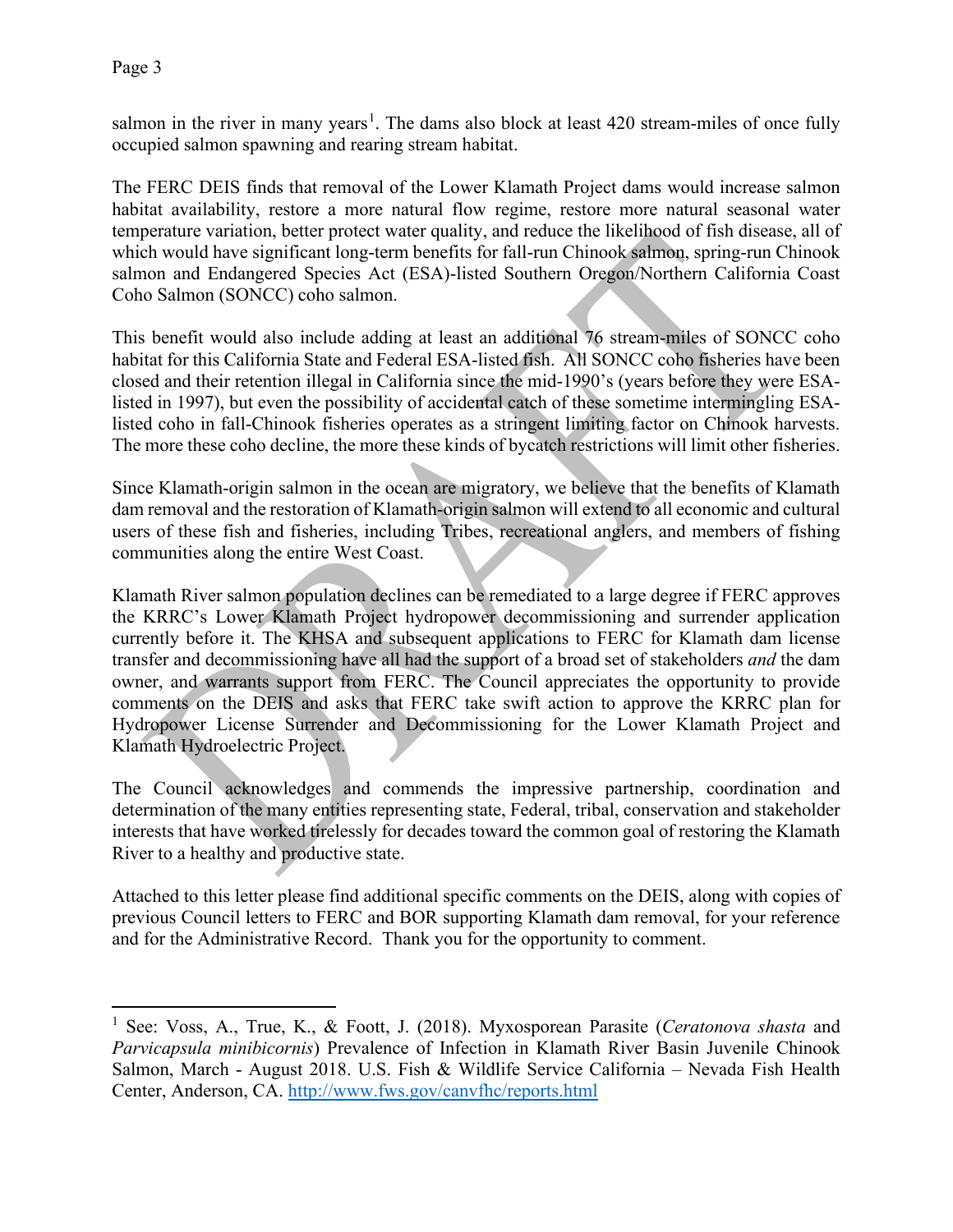Page 4

Sincerely,

Marc Gorelnik Chairman

GHS:xxx

Enclosure: Attachment A: Additional Specific Council Comments on the DEIS

PFMC letter to FERC re: Klamath Dam Removal (June 21, 2017) PFMC letter to BOR re: Klamath Dam Removal (December 13, 2011) PFMC letter to FERC re: Klamath Dam Removal (December 8, 2006) PFMC letter to FERC re: Klamath Dam Removal (April 24, 2006)

Cc: Council Members Correigh Greene Glen Spain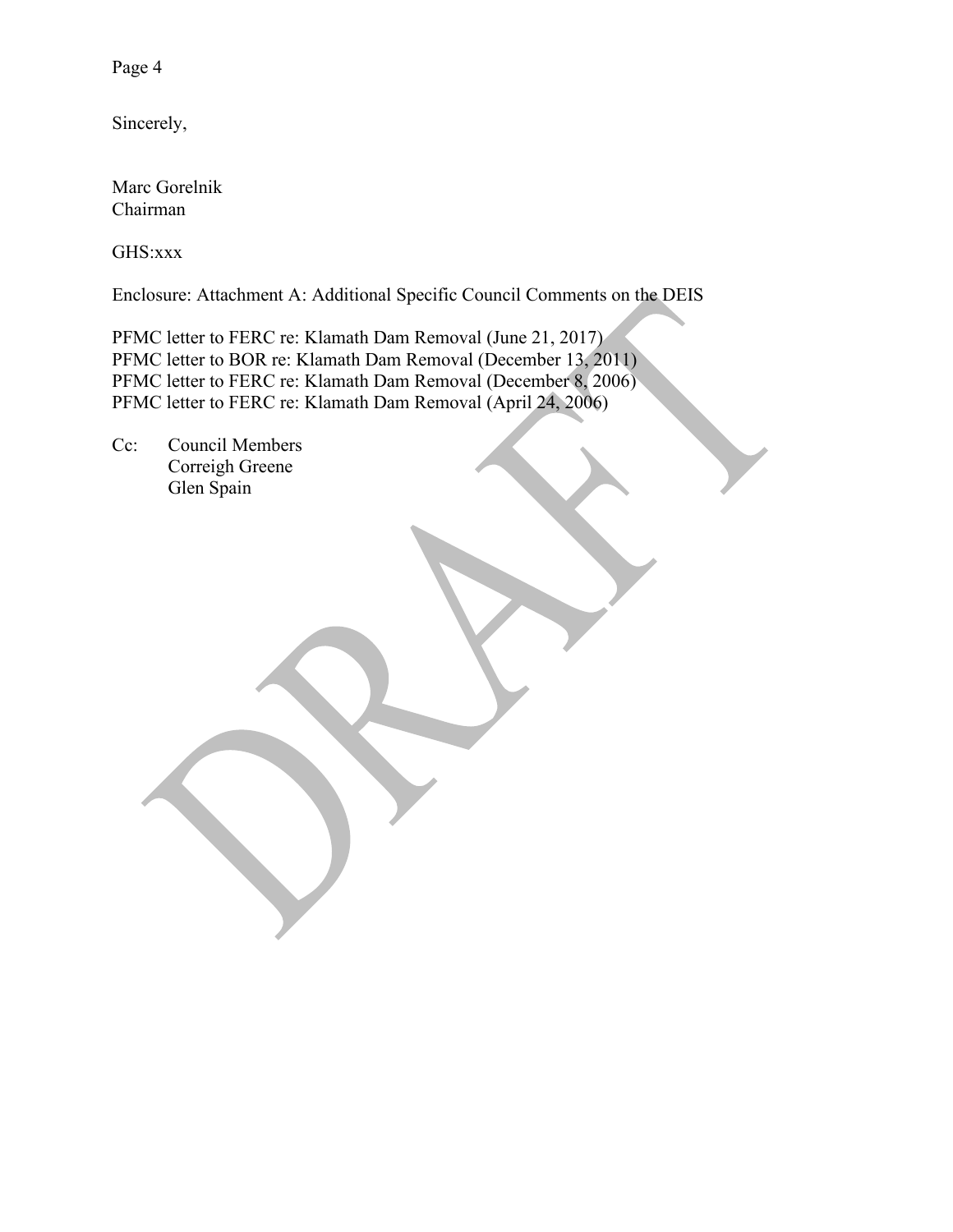## **Attachment A**

The Council provides the following specific comments on the Klamath Dam Removal Project's Draft Environmental Impact Statement (DEIS) issued February 25, 2022.

### *Collecting Pre-drawdown Baseline Data*

In the KRRC's Water Quality Management Plans as outlined in the DEIS, we note the importance of monitoring pre-removal conditions as baseline data from which to guide as well as determine the effectiveness of later salmon reintroduction efforts. Several water quality monitoring programs included in the Plan are intended to begin at least one year before the actual reservoir drawdown, which at this time is projected to begin in January 2024. [DEIS 2-12 and 2-13 (Table 2.1-3)].

## *Minimizing Sediment Impacts Through Drawdown Timing and Management*

The Council notes the habitat protections and benefits of KRRC's reservoir drawdown and diversion plan, which is also intended to minimize the duration of salmon exposure to excessive suspended sediment concentrations ("SSCs") downstream by truncating the timing of the peak SSCs plume to the rainy season "window" of January 1 to March  $15<sup>th</sup>$  (i.e., the period of highest river flows but also of least harm to migratory salmon). The reservoir drawdown process would be carefully managed over approximately 6 months at a target rate of two to five feet of elevation per day, as inflows allow, as an important measure to control and minimize erosion of sediments downstream. [DEIS 3-8; 3-37].

The Council supports the controlled drawdown measures that would minimize the duration of SSCs exposures and minimize impacts across multiple life-stages. While there are some predicted losses of salmon eggs in the mainstem from excess siltation (estimated at about 8 percent of all anticipated fall-run Chinook redds that season), many fall-run Chinook (which typically only come in to spawn in August through October), and nearly all SONCC Coho and spring-run Chinook, spawn in the tributaries where they will not be exposed to SSCs from drawdown except very briefly when in migration corridors. [DEIS 3-208]

## *Juvenile Salmonid Rescue and Relocation*

The Council supports the proposed programs for juvenile salmonid relocation (especially SONCC Coho) into areas where they would be at lower risk, in accordance with advice of the Aquatic Technical Work Group, as necessary to mitigate the impacts of high SSCs. [DEIS 2-18; 3-205]

## *Side-Channel (Particularly Coho) Habitat Reconstruction*

The Council supports the project's emphasis on restoring high quality fish habitat through restoration of tributary stream complexity by the placement of large woody debris in emergent side channels (which will help encourage the re-establishment of beaver populations to further improve fish habitat), along with stream stabilization mitigation construction "consistent with the *SONCC Coho Recovery Plan*." [DEIS 2-23 to 2-24]. The KRRC has also developed a *Tributary-Mainstem Connectivity Plan,* which includes monitoring fish access to newly unblocked tributary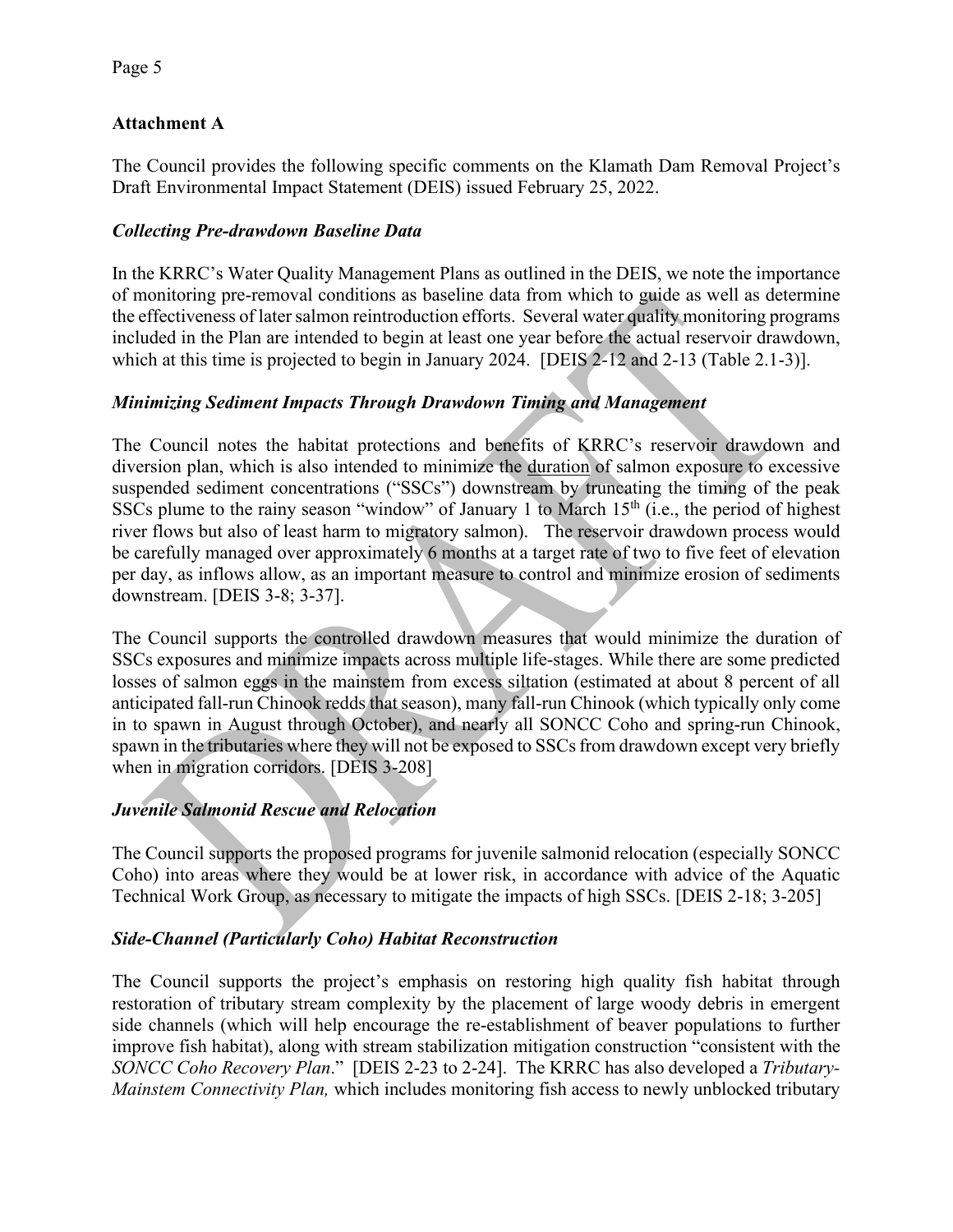habitat in eight different major tributary streams now above Iron Gate Dam, and KRRC would remove any blockages in consultation with the source agencies.

#### *Bank Stabilization and Revegetation*

The Council also supports the revegetation plan described in the KRRC's Reservoir Area Management Plan to stabilize the riverbanks and prevent future erosion of emergent reservoir lands [DEIS 2-25 to 2-31]. Stabilizing newly emerged riverbanks is an important pre-requisite to successful salmonid reintroduction.

#### *Assuaging Sediment Load Fish Impact Concerns*

The DEIS accurately explains that the normal bedload sediment carrying capacity for the Klamath River is very large, and that any additional sediment loads from dam removal would not cause sediment loads to exceed the normal range of river carrying capacity. This is an important consideration in planning for dam removal because the release of sediments stored behind the dams has always presented potential threats to incoming spawning salmon.

The DEIS also accurately explains that even with additional in-river sediment loads resulting from dam removal, the total sediment load would still remain *well within the normal range of variability* to which Klamath salmon are adapted. [DEIS 3-17; Figure 3.1-3 (3-28)]. The DEIS notes also that: "*Additional erosion and mobilization of fine sediments could occur while the riverbed in the reservoir stabilizes in the following year [after drawdown] but would likely be indistinguishable from the background sediment regime*." [DEIS 3-13]

The DEIS further acknowledges that the Klamath River from Iron Gate Dam downstream has been sediment-starved in the shadow of the dams since their construction, thus impoverishing the existing spawning and rearing gravel base for as much as 50 miles downriver [DEIS 3-15]. Restoring the natural geomorphology that recruits spawning gravel will thus be greatly beneficial to salmon spawning and rearing success after dam removal.

#### *Improved Water Temperature Regimes for Fish*

The DEIS provides extensive review on the effects of project dam removal on water temperatures for fish, and identifies many benefits that far outweigh any minor and temporary negative effects of dam removal on salmon [DEIS 3-88 to 3-93]. The Council strongly agrees with and fully supports the conclusions of the DEIS on the benefits to salmon and salmon habitat, specifically the following:

"[*T]he effects of the proposed action would be permanent, significant, and beneficial by shifting to a more natural temperature regime with earlier warming in the spring and cooling in the late summer and early fall in the hydroelectric reach and the Lower Klamath River down to the Trinity River confluence*." [DEIS 3-93]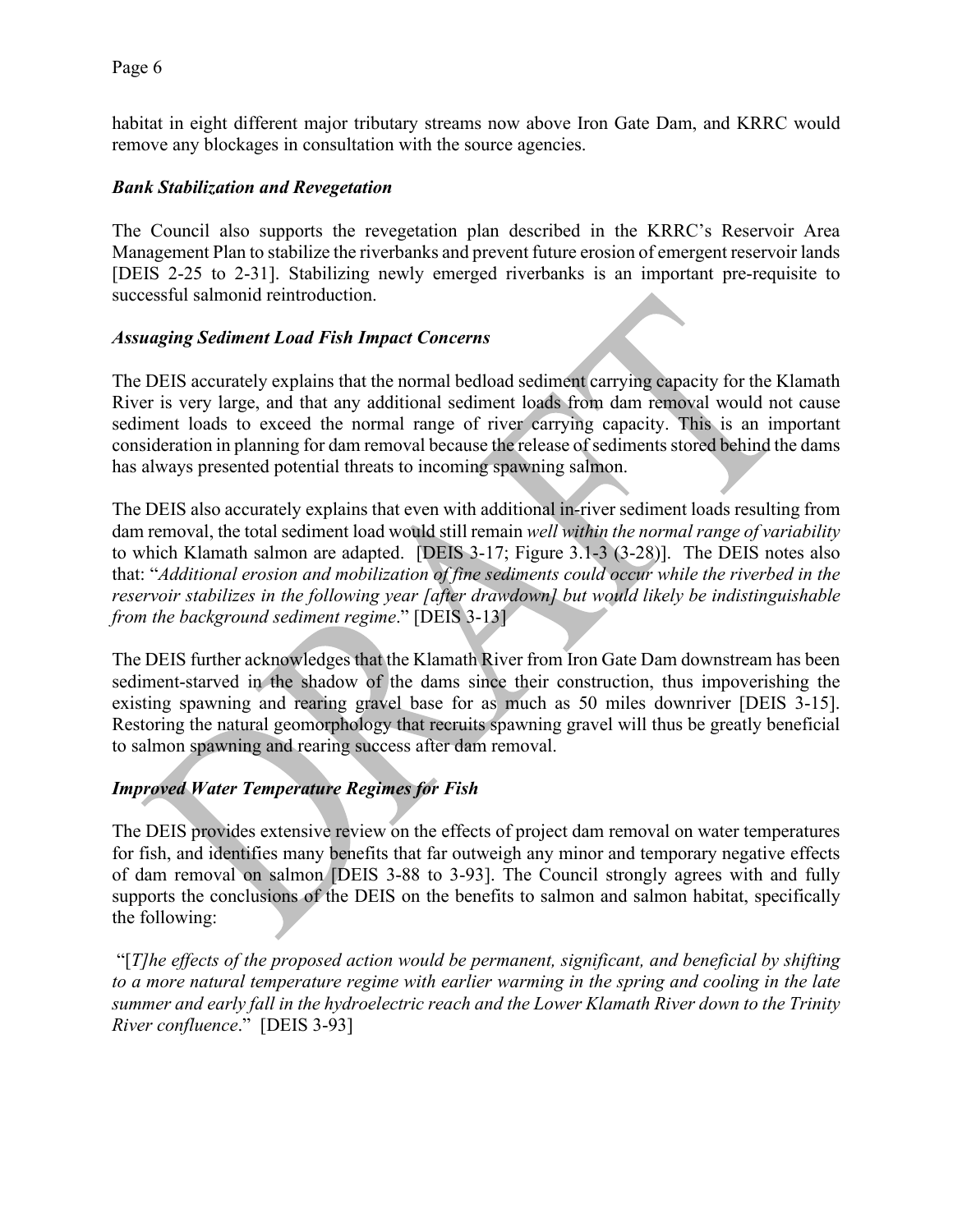"*Under the proposed action, dam removal would restore a more normative water temperature regime in the Lower Klamath River, as the large mass of the project's reservoirs would no longer delay water temperature warming in the spring and cooling in the fall*." [DEIS 3-199]

"*Overall, implementation of the proposed action would allow anadromous salmonids access to cool-water habitats available upstream of the Iron Gate Dam site, including groundwater-fed areas that are resistant to water temperature increases caused by climate change*." [DEIS 3-200]

"*Overall, when compared to existing conditions, the proposed action would improve the water temperature regime for anadromous fish spawning, rearing, and migrating in the mainstem Klamath River and provide access to additional cool-water refugia, providing a permanent, significant benefit to anadromous fish*." [DEIS 3-201]

The Council supports the recovery of the once numerous cold-water and spring-fed thermal refugia that previously existed in the Klamath River (many of them now engulfed by warm-water reservoirs) and believes this is important to assure future salmon survival in the Klamath River. This is especially relevant in the face of accelerating climate change-driven water temperature increases, all of which have been exacerbated by the warm-water, heat-sink reservoirs that currently exist.

## *Improved Nutrients, Dissolved Oxygen (DO) Levels and pH*

The DEIS notes that there would likely be short-term disruptions in nutrient levels and chemical parameters during the year of drawdown, but that the long-term effects of dam removal would normalize these parameters and would eliminate seasonal toxic algae blooms and large fluctuations of DO and pH. [DEIS 3-98; 3-99 to 3-110]]

## *Reduction of Severe Juvenile Salmonid Losses Due to Ceratanova shasta Infections*

One of the most urgent problems facing salmon in the Klamath is the increasing frequency and severity of fish disease outbreaks caused by the juvenile salmonid disease, *Ceratanova shasta (C. shasta)*. The Council believes that mitigating the recurring *C. shasta* infections and losses of outmigrating juvenile salmon is a major benefit of dam removal. The *C. shasta* intermediate host polychaete worm mats are largely destroyed in a natural river system where natural sediment dynamics disrupts their habitat and growth. [See discussion at DEIS 3-195 to 3-196; 3-202 to 3- 204]

## *Impacts of Klamath Dam Removal on Essential Fish Habitat (EFH)*

The DEIS discusses the impacts of the proposed action [dam removals] on Essential Fish Habitat (EFH) [DEIS 3-230 to 3-231] and concludes that the proposed action would have only a minor, temporary adverse effect on Pacific Coast groundfish EFH and coastal pelagic EFH from elevated SSCs, an effect which is likely to become diluted and dissipate rapidly once it reaches the ocean. Elevated SSCs and changes in other water quality parameters as noted above may also have some temporary adverse effect on in-stream salmon EFH. The NMFS EFH consultation for the project's Biological Opinion found, however, that despite short-term, adverse effects, the proposed action